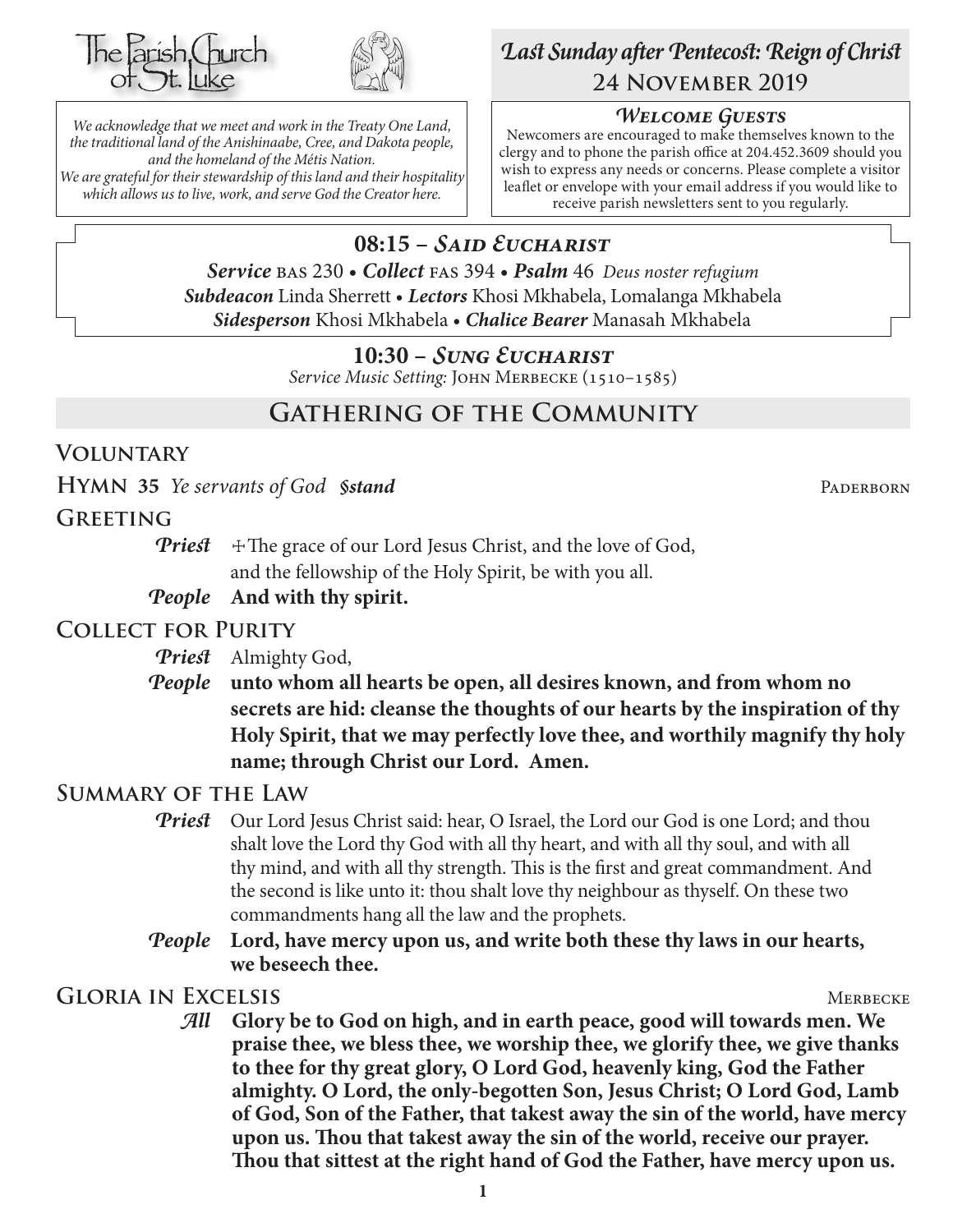### **For thou only art holy; thou only art the Lord; thou only, O Christ, with the Holy Ghost, art most high in the glory of God the Father. Amen.**

**Collect of the Day** *Proper 34*

*Priest* Almighty and everlasting God, whose will it is to restore all things in your wellbeloved Son, our Lord and King, grant that the peoples of the earth, now divided and enslaved by sin, may be freed and brought together under his gentle and loving rule; who lives and reigns with you and the Holy Spirit, one God, now and for ever.*Amen.*

# **Proclamation of the Word**

# **First Lesson** *Jeremiah 23.1–6 §sit*

*Lector* A Reading from the Book of Jeremiah.

 $\mathbf{W}$  sheep of my pasture! says the Lord. 2Therefore the same that I and the God of Israel, association that thus says the Lord, the God of Israel, concerning the shepherds who shepherd my people: It is you who have scattered my flock, and have driven them away, and you have not attended to them. So I will attend to you for your evil doings, says the Lord. 3Then I myself will gather the remnant of my flock out of all the lands where I have driven them, and I will bring them back to their fold, and they shall be fruitful and multiply. 4I will

raise up shepherds over them who will shepherd them, and they shall not fear any longer, or be dismayed, nor shall any be missing, says the Lord. 5The days are surely coming, says the Lord, when I will raise up for David a righteous Branch, and he shall reign as king and deal wisely, and shall execute justice and righteousness in the land. 6In his days Judah will be saved and Israel will live in safety. And this is the name by which he will be called: "The Lord is our righteousness."

#### ℣ The Word of the Lord. ℟ **Thanks be to God.**

**PSALM 46** Deus noster refugium *Chant: FROM MARTIN LUTHER* (1483–1546)

- $\bigcirc$  od is our hope and strength  $*$  a very present help in trouble. 2 Therefore will we not fear, though the earth be moved **\* and though the hills be carried into the midst of the sea;** 3 Though the waters thereof rage and swell **\* and though the mountains shake at the tempest of the same.** 4 The rivers of the flood thereof shall make glad the city of God **\* the holy place of the tabernacle of the most Highest.** 5 God is in the midst of her, therefore shall she not be removed **\* God shall help her, and that right early.** 6 The heathen make much ado, and the kingdoms are moved **\* but God hath shewed his voice, and the earth shall melt away.** 7 The Lord of hosts is with us **\* the God of Jacob is our refuge.** 8 O come hither, and behold the works of the Lord **\* what destruction he hath brought upon the earth.** 9 He maketh wars to cease in all the world<sup>\*</sup> he breaketh the bow, and knappeth the spear in **sunder, and burneth the chariots in the fire.** 10 Be still then, and know that I am God **\* I will be exalted among the heathen, and I will be exalted in the earth.** 11 The Lord of hosts is with us **\* the God of Jacob is our refuge.** ☩**Glory be to the Father, and to the Son, and to the Holy Ghost; As it was in the beginning, in now and ever shall be: world without end. Amen. Second Lesson** *Colossians 1.11–20*
	- *Lector* A Reading from the Letter of Paul to the Colossians.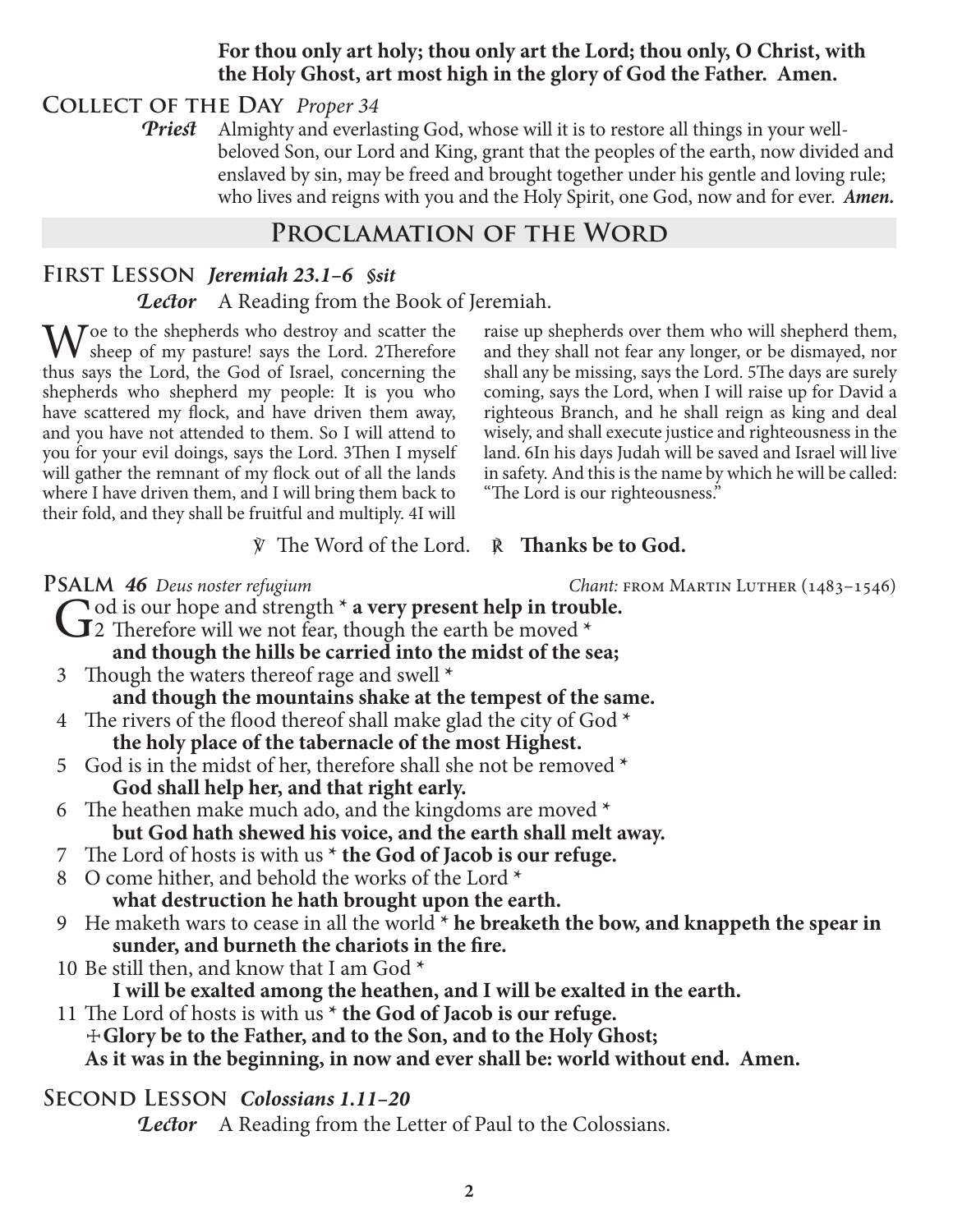$M$ ay you be made strong with all the strength that  $C^{sym}$  from his glorious power, and may you be prepared to endure everything with patience, while joyfully 12giving thanks to the Father, who has enabled you to share in the inheritance of the saints in the light. <sup>13</sup>He has rescued us from the power of darkness and transferred us into the kingdom of his beloved Son,  $14$ in whom we have redemption, the forgiveness of sins. <sup>15</sup>He is the image of the invisible God, the firstborn of all creation; 16for in him all things in heaven and on earth were created, things visible and invisible, whether

thrones or dominions or rulers or powers—all things have been created through him and for him. <sup>17</sup>He himself is before all things, and in him all things hold together. 18He is the head of the body, the church; he is the beginning, the firstborn from the dead, so that he might come to have first place in everything. 19For in him all the fullness of God was pleased to dwell, <sup>20</sup>and through him God was pleased to reconcile to himself all things, whether on earth or in heaven, by making peace through the blood of his cross.

℣ The Word of the Lord. ℟ **Thanks be to God.**

**GRADUAL HYMN 108** *The head that once was crowned with thorns §stand* St. Magnus

**Gospel** *St. Luke 23.33–43 §face the Gospel*

*Gospeler* The Lord be with you.

*People* **And with thy spirit.**

 ☩☩☩The Holy Gospel of our Lord Jesus Christ according to St. Luke. **Glory be to thee, O Lord.**

When they came to the place that is called The Skull, they crucified Jesus there with the criminals, and an a papel is helph  $34$ Then Jesus said one on his right and one on his left. 34Then Jesus said, "Father, forgive them; for they do not know what they are doing." And they cast lots to divide his clothing. <sup>35</sup>And the people stood by, watching; but the leaders scoffed at him, saying, "He saved others; let him save himself if he is the Messiah of God, his chosen one!" <sup>36</sup>The soldiers also mocked him, coming up and offering him sour wine, <sup>37</sup> and saying, "If you are the King of the Jews, save yourself!" 38There was also an inscription over

him, "This is the King of the Jews." <sup>39</sup>One of the criminals who were hanged there kept deriding him and saying, "Are you not the Messiah? Save yourself and us!" <sup>40</sup>But the other rebuked him, saying, "Do you not fear God, since you are under the same sentence of condemnation? 41And we indeed have been condemned justly, for we are getting what we deserve for our deeds, but this man has done nothing wrong." 42Then he said, "Jesus, remember me when you come into your kingdom." 43He replied, "Truly I tell you, today you will be with me in Paradise."

℣ The Gospel of Christ. ℟ **Praise be to thee, O Christ.**

# **Homily** *§sit*

**Nicene Creed** *§stand*

*All* **I believe in one God, the Father almighty, maker of heaven and earth, and of all things visible and invisible; And in one Lord Jesus Christ, the onlybegotten Son of God, begotten of the Father before all worlds, God, of God; Light, of Light; very God, of very God; begotten, not made; being of one substance with the Father; through whom all things were made: who for us and for our salvation came down from heaven, and was incarnate by the Holy Ghost of the Virgin Mary, and was made man, and was crucified also for us under Pontius Pilate. He suffered and was buried, and the third day he rose again according to the scriptures, and ascended into heaven, and sitteth on the right hand of the Father. And he shall come again with glory to judge both the quick and the dead: whose kingdom shall have no end. And I believe in the Holy Ghost, the Lord, the giver of life, who proceedeth from the Father and the Son, who with the Father and the Son together is worshipped and glorified, who spake by the prophets. And**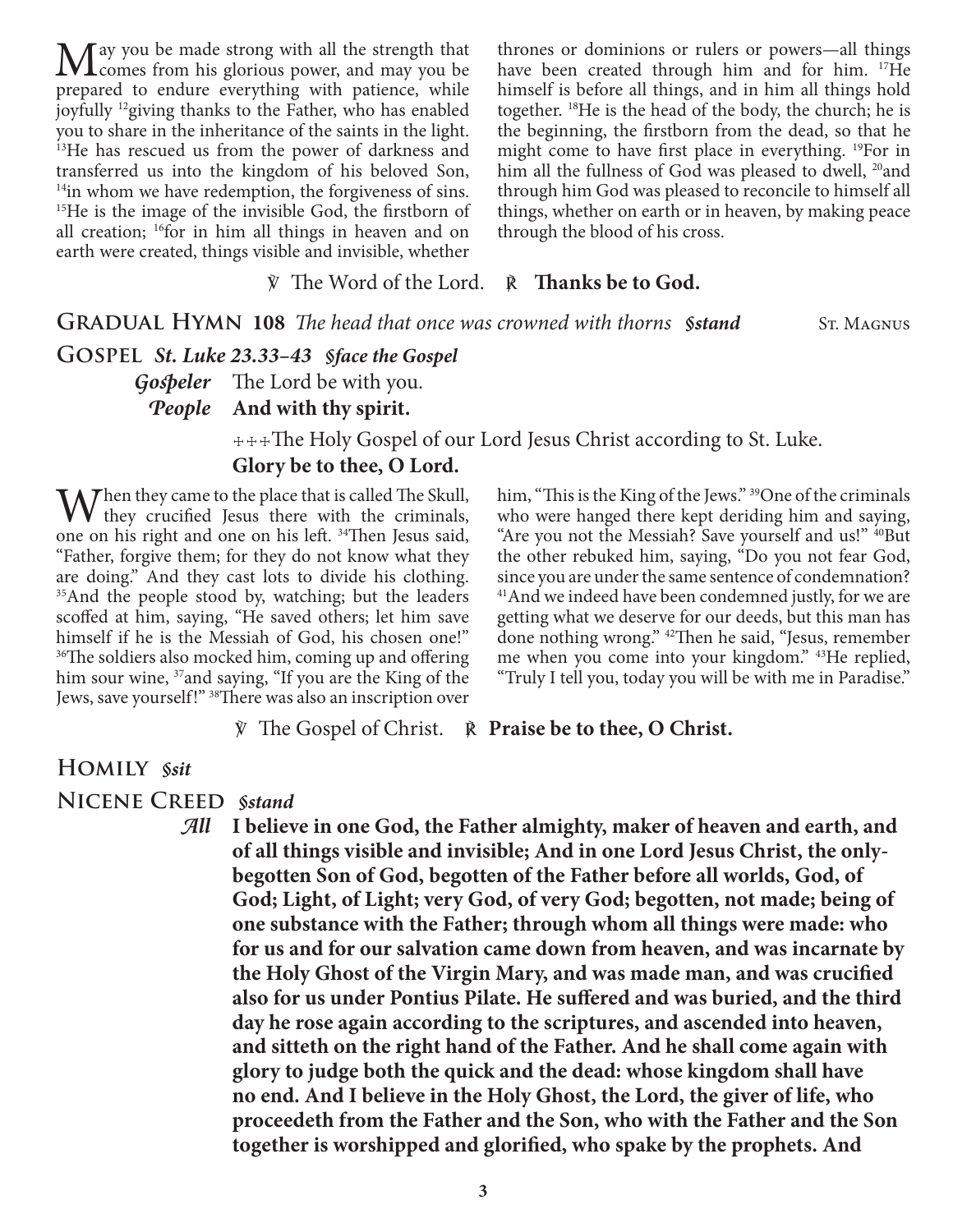**I believe one, holy, catholic, and apostolic Church. I acknowledge one**  baptism for the remission of sins.  $\pm$ And I look for the resurrection of the **dead, and the life of the world to come. Amen.**

### **Prayers of the People** *§stand, sit, or kneel*

# **Confession and Absolution**

*Priest* Let us humbly confess our sins to almighty God.

- *People* **Almighty God, Father of our Lord Jesus Christ, Maker of all things and judge of all people: We acknowledge and confess our manifold sins and wickedness, Which we from time to time most grievously have committed, By thought, word and deed, Against thy divine majesty. We do earnestly repent, and are heartily sorry for these our misdoings. Have mercy upon us, most merciful Father; For thy Son our Lord Jesus Christ's sake, Forgive us all that is past; And grant that we may ever hereafter Serve and please thee In newness of life, To the honour and glory of thy name; Through Jesus Christ our Lord. Amen.**
- *Priest* Almighty God, our heavenly Father, who of his great mercy hath promised forgiveness of sins to all them that with hearty repentance and true faith turn unto him: + have mercy upon you; pardon and deliver you from all your sins; confirm and strengthen you in all goodness; and bring you to everlasting life; through Jesus Christ our Lord.
	- *All* **Amen.**

### **The Peace** *§stand*

*Priest* The peace of the Lord be always with you.

*All* **And with thy spirit.**

# **Celebration of the Eucharist**

**OFFERTORY HYMN 324** *Lord, enthroned in heavenly splendour* ST. OSMUND

# **Offertory Sentence** *§remain standing*

*Priest* All things come of thee, O Lord.

*People* **And of thine own have we given thee.**

# **Prayer over the Gifts**

*Priest* Eternal God, by your grace you have raised us up and enthroned us with Christ in the heavenly realms. Receive all we offer you this day, and lead us in those good works for which you have created us. We ask this in the name of Jesus Christ the Lord. *Amen.*

**Great Thanksgiving** *Eucharistic Prayer A - Preface of the Last Sunday after Pentecost: the Reign of Christ*

*Priest* The Lord be with you.

*People* **And with thy spirit.**

Lift up your hearts.

**We lift them up unto the Lord.**

Let us give thanks unto our Lord God.

**It is meet and right so to do.**

*Priest* It is very meet, right, and our bounden duty, that we should at all times, and in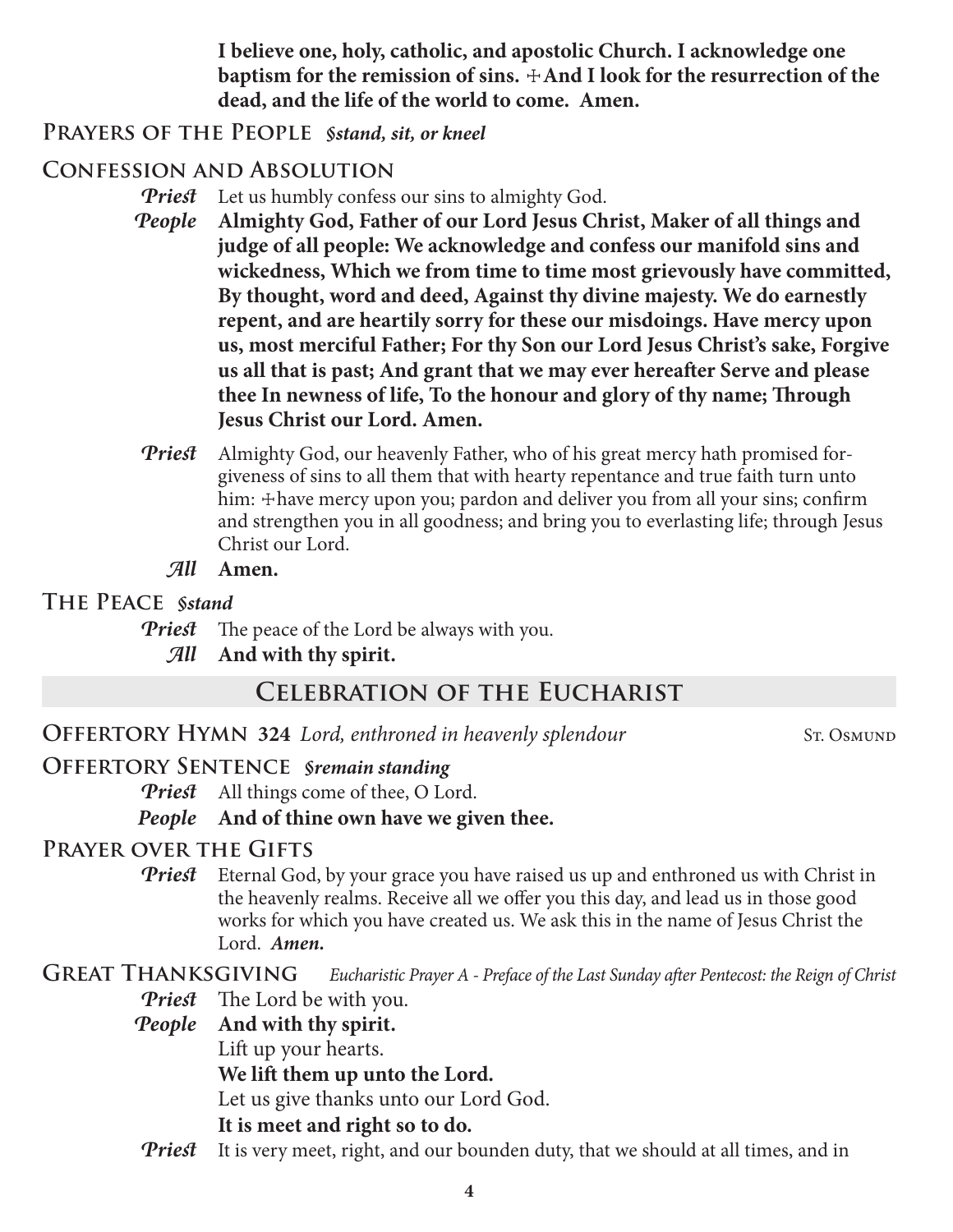all places, give thanks unto thee, O Lord, holy Father, almighty, everlasting God, creator and preserver of all things. Through Jesus Christ our Lord; whom thou didst exalt as Lord of all creation, that he might present unto thee an eternal and universal kingdom: a kingdom of holiness and grace, a kingdom of justice, love and peace: that at the name of Jesus every knee should bow. Therefore with angels and archangels, and with all the company of heaven, we laud and magnify thy glorious name; evermore praising thee and saying:

# SANCTUS, BENEDICTUS MERBECKE

- *All* **Holy, holy, holy, Lord God of Hosts, heaven and earth are full of thy glory. Glory be to thee, O Lord most high.** ☩**Blessed is he that cometh in the name of the Lord: Hosanna in the highest.** *§kneel or sit*
- *Priest* Blessing and glory and thanksgiving be unto thee, almighty God, our heavenly Father, who of thy tender mercy didst give thine only Son Jesus Christ to take our nature upon him, and to suffer death upon the cross for our redemption; who made there, by his one oblation of himself once offered, a full, perfect, and sufficient sacrifice, oblation, and satisfaction, for the sins of the whole world; and did institute, and in his holy Gospel command us to continue, a perpetual memorial of that his precious death, until his coming again. Hear us, O merciful Father, we most humbly beseech thee; and grant that we receiving these thy creatures of bread and wine, according to thy Son our Saviour Jesus Christ's holy institution, in remembrance of his death and passion, may be partakers of his most blessed body and blood; who, in the same night that he was betrayed, took bread; and, when he had given thanks, he brake it; and gave it to his disciples, saying, "Take, eat; this is my body which is given for you: Do this in remembrance of me." Likewise after supper he took the cup; and when he had given thanks, he gave it to them, saying, "Drink ye all, of this; for this is my blood of the new covenant, which is shed for you and for many for the remission of sins: Do this, as oft as ye shall drink it, in remembrance of me." Wherefore, O Father, Lord of heaven and earth, we thy humble servants, with all thy holy Church, remembering the precious death of thy beloved Son, his mighty resurrection, and glorious ascension, and looking for his coming again in glory, do make before thee, in this sacrament of the holy bread of eternal life and the cup of everlasting salvation, the memorial which he hath commanded:

# *All* **We praise thee, we bless thee, we thank thee, and we pray to thee, Lord our God.**

 And we entirely desire thy fatherly goodness mercifully to accept this our sacrifice of praise and thanksgiving, most humbly beseeching thee to grant, that by the merits and death of thy Son Jesus Christ, and through faith in his blood, we and all thy whole Church may obtain remission of our sins, and all other benefits of his passion; And we pray that by the power of thy Holy Spirit, all we who are partakers of this holy communion may be fulfilled with thy grace and heavenly benediction; through Jesus Christ our Lord, by whom and with whom, in the unity of the Holy Spirit, all honour and glory be unto thee, O Father Almighty, world without end. *Amen.*

# **Lord's Prayer**

*Priest* And now, as our Saviour Christ hath taught us, we are bold to say:

*All* **Our Father, who art in heaven, hallowed be thy name, thy kingdom come, thy will be done, on earth as it is in heaven. Give us this day our daily bread. And forgive us our trespasses, as we forgive those who trespass**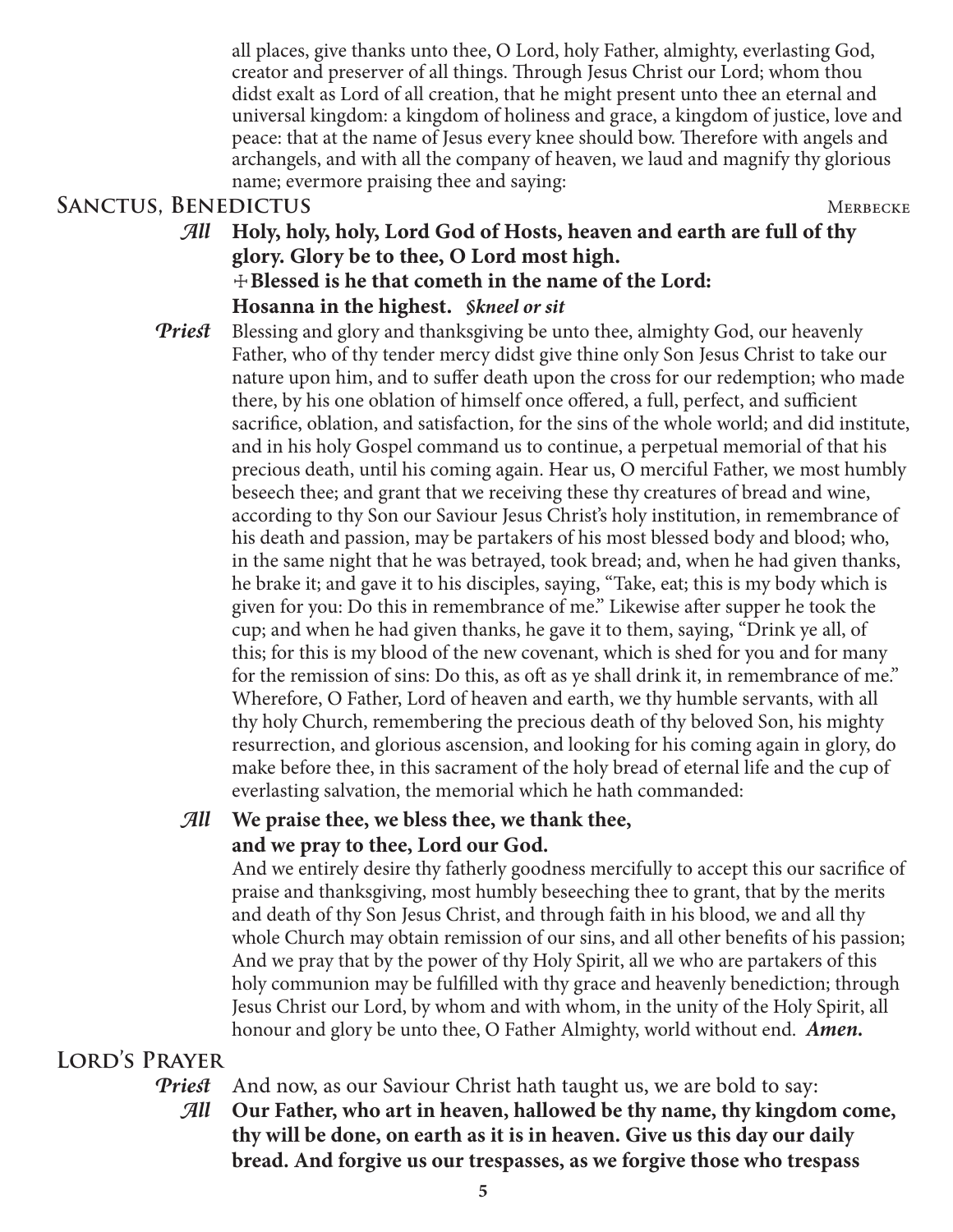**against us. And lead us not into temptation, but deliver us from evil. For thine is the kingdom, the power, and the glory, for ever and ever. Amen.**

# **Breaking of the Bread**

*All* **We do not presume to come to this thy table, O merciful Lord, trusting in our own righteousness, but in thy manifold and great mercies. We are not worthy so much as to gather up the crumbs under thy table. But thou art the same Lord, whose property is always to have mercy: grant us therefore, gracious Lord, so to eat the flesh of thy dear Son Jesus Christ, and to drink his blood, that we may evermore dwell in him, and he in us. Amen.**

FRACTION ANTHEM *Agnus Dei* from *Festive Eucharist* Noel RAWSTHORNE (1929 –2019)

# **Invitation**

*Priest* The gifts of God for the People of God.

#### *People* **Thanks be to God.**

### **The Communion**

*During the administration of Communion and the Ablutions, the choir will sing:* HYMN 121 *O Jesus, King most wonderful* ST. AGNES, DURHAM ANTHEM *Thee will I love* C. ARMSTRONG GIBBS (1889-1960)

# **Prayer after Communion** *§stand*

*Priest* Almighty God, you have made us a royal priesthood in the kingdom of your Son our Saviour Jesus Christ. Make known his victory through us, we pray, that all the world may see his light. We ask this in the name of Jesus Christ the Lord. *Amen.*

# **Doxology**

*Priest* Glory to God

*All* **whose power, working in us, can do infinitely more than we can ask or imagine. Glory to God from generation to generation, in the Church and in Christ Jesus, for ever and ever. Amen.**

# **Blessing**

*Priest* The peace of God, which passeth all understanding, keep your hearts and minds in the knowledge and love of God, and of his Son Jesus Christ our Lord:  $\pm$ And the blessing of God almighty, the Father, the Son, and the Holy Spirit be amongst you and remain with you always. *Amen.*

# **Announcements** *§sit*

| <b>HYMN 132</b> The King of love my shepherd is <b>Sitand</b> |                                                       | DOMINUS REGIT ME |
|---------------------------------------------------------------|-------------------------------------------------------|------------------|
| <b>DISMISSAL</b>                                              |                                                       |                  |
|                                                               | <b>Leader</b> Go in peace to love and serve the Lord. |                  |
|                                                               | <i>People</i> Thanks be to God.                       |                  |

**Voluntary**

*You are cordially invited to Church House (our parish hall) for refreshments and fellowship following the 10:30 service.*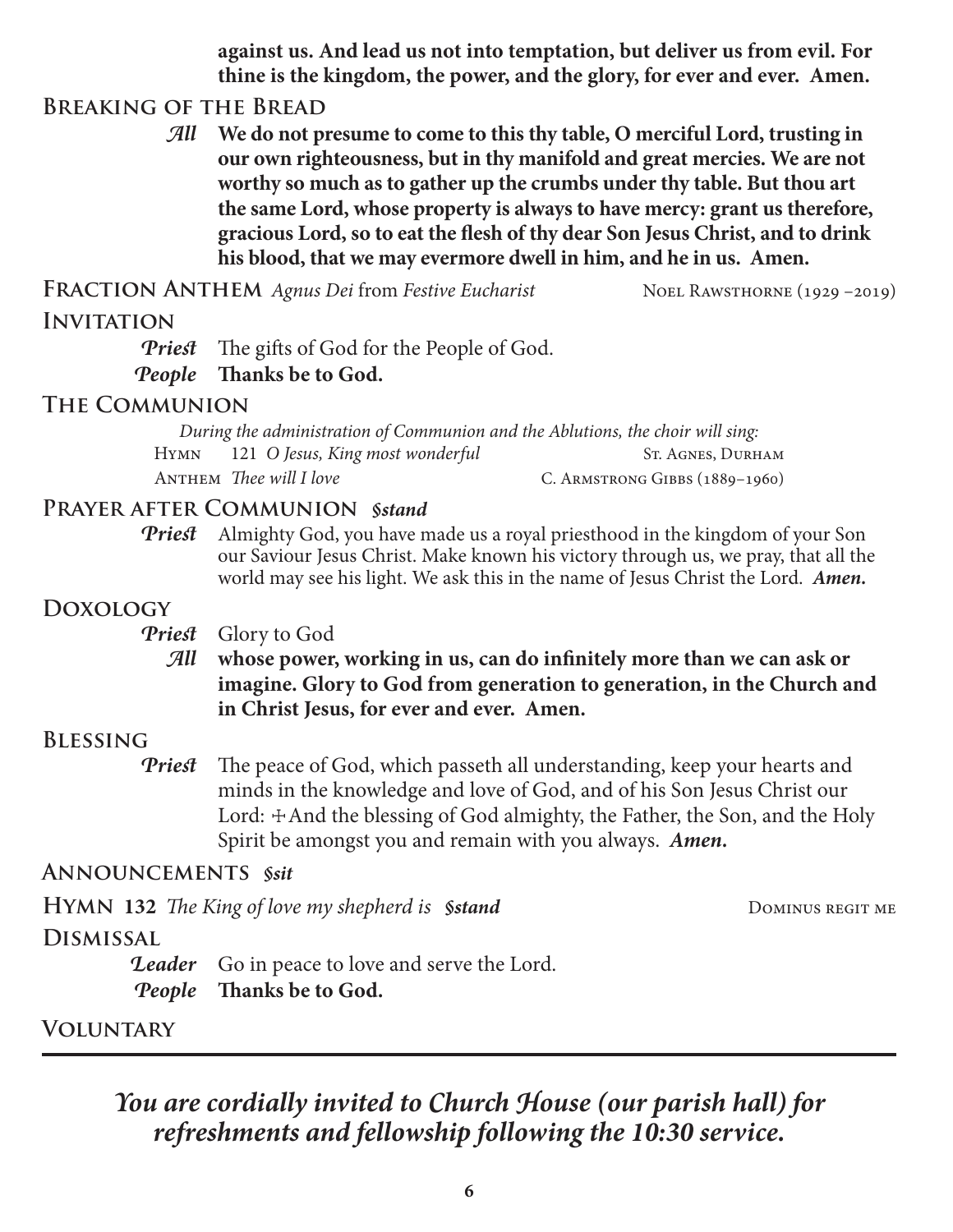### **Assisting -** *Lectors* Jennifer Schmidt, Annie Deeley *Chalice Bearers* Carolyn Mosher, Joanne Tapscott *Sidespersons* Sara Sakowski, Tom Naughten *Subdeacon* Susan Roe-Finlay *Crucifer* Don Seaton *Acolytes* Vivien Isfeld, Alvin Morris *Intercessor* David Ellis *Oblationers* Kevin Webb, Peggy Eastwood *Counters* Susan Stephen, Patricia Holbrow *Altar Guild* Sara Sakowski *Children's Program* Kendall Jackson, Monica Majur, Rohan Kiska *Refreshments* Vera Rosolowich *(proceeds: Coffee Funds)*

If you would like your birth date or anniversary published in the pew leaflet, please contact the parish office.

Aidan Krak 25 November Brianna Johnson 26 November Timothy Stephen 29 November *Happy Birthday*

> Yvonne and William Skubovius 27 November *Happy Anniversary*

# **1 December** – *The First Sunday of Advent*

**08:15 -** *Said Eucharist* **• 10:30 -** *Sung Eucharist*

Isaiah 2.1–5 • Psalm 122 *Lætatus sum* Romans 13.11–14 • St. Matthew 24.36–44

# *Please include the following people in your prayers:*

#### **Parishioners:**

Nancy Dunn, Betty DeJong, Myrna Martin, Jeff Brown, Bill Brant, Reinhold Pauls, Carol I., Georgie Snead, Anne Caird, Fr. Tom, Pat P., Orest Rosolowich, Harold Christie, Carol Perch, John Judge, Cecile Chiddenton, Shirley and Neil Almdal, the Morris family, Ted R., Ruth Calvert, Dorothy and John Funnell, Ann Croft, Marjorie Sizeland.

#### **Friends and Family:**

Kayla, Jason, Jim Carr, Alain Carlson, John McCorquodale, Mike Kondracki, Kathleen Savoy, Rhonda, Beverlee, Sandra, Louise, Samuel, Isabella, Norma, Jim Pierce, Ron Miller, Katherine Filz, Fadi Hammash, David Martin, Rev. Bob Brownlie, Rev. Canon John Ezeobi, Donna Reid, Jenny Miller, Marilyn Pearson, Jocelyn, Jay Sr., Jay Jr. Nowatzki, Alan Holmes, Greg and Tobie Dunn, Jeff, Colette, Renee Dunn, Joan, George Peterson, Brenda Calder, Daphne W., Emily H., Susan R., Robert Paulus, Anita Klaric, Butch Blowers, Lar, Marcus, Edgar Dirk, Walter Mildren, Ed Miller, George Nelson, Everett Lampman.